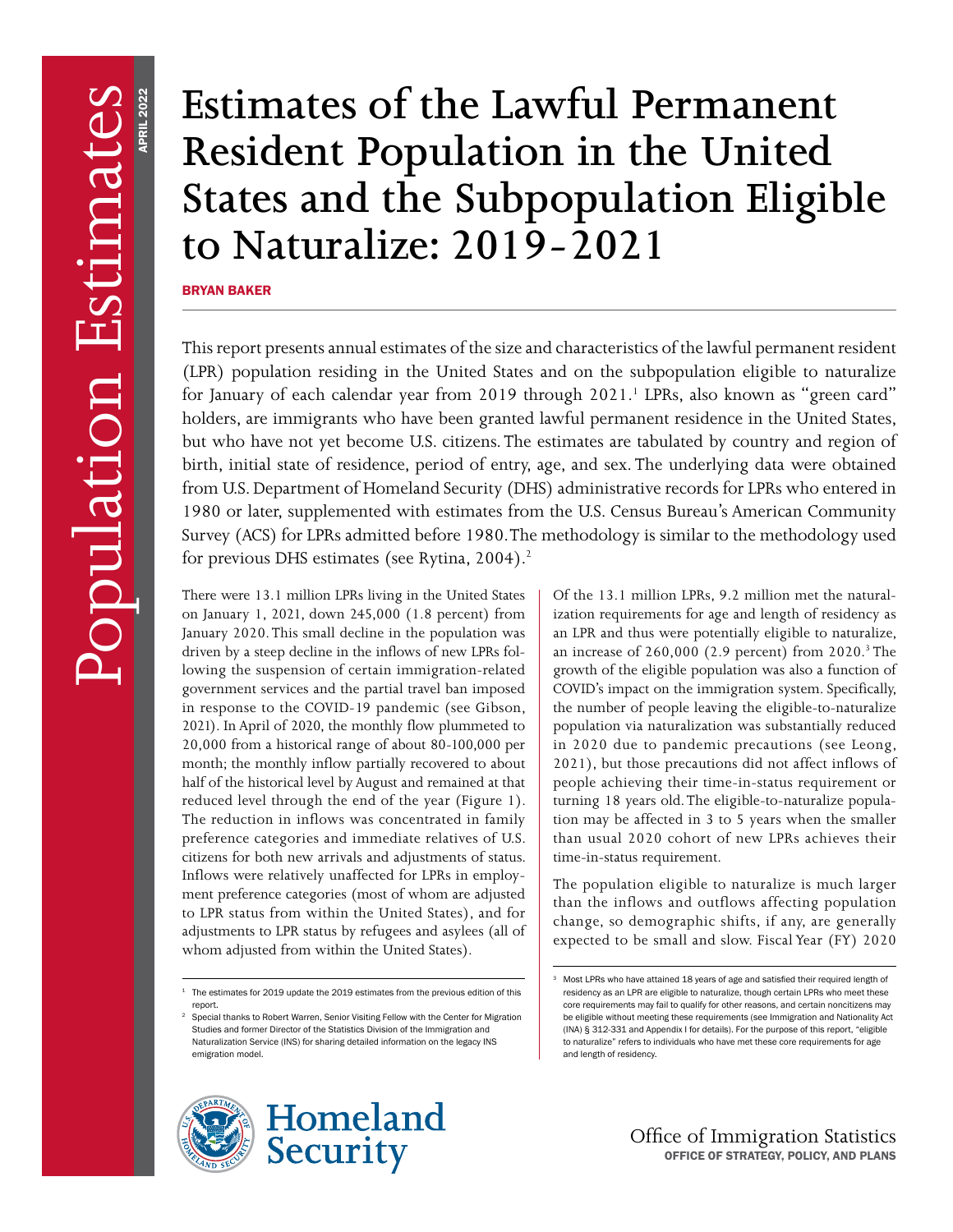

Source: DHS Office of Immigration Statistics (OIS) analysis of U.S. Citizenship and Immigration Services (USCIS) data

was not an exception, and the demographic characteristics of the population eligible to naturalize remained similar to earlier years: many more eligible-to-naturalize LPRs were from Mexico (nearly 30 percent) than any other country; 60 percent settled or currently resided in California, New York, Texas, or Florida; the sex ratio leaned very slightly female; and 60 percent were between 35 and 65 years of age.

# BACKGROUND

The Immigration and Nationality Act (INA) directs DHS to report annually on the size and characteristics of the LPR population to support Congress' and the public's ability to assess the impact of immigration on the United States.<sup>4</sup> DHS collects data measuring administrative events such as the number of noncitizens granted lawful permanent residence and the number approved for naturalization, but the department does not collect data on the total population of LPRs or the population of LPRs eligible to naturalize at a point in time. Further, no nationally representative surveys distinguish between LPRs and other foreign-born persons. Therefore, national population data on the major subcategories of foreign-born persons including naturalized citizens, LPRs, nonimmigrants, and unauthorized immigrants are not available and must be estimated. This report updates the most recently published estimate (see Baker, 2019) and includes snapshots of the LPR population for each year from 2019 to 2021.

# **METHODOLOGY**

DHS estimates the LPR population stock size at a point in time in four stages. The first stage converts LPR inflow from 1980 through the estimation date into a stock estimate of LPRs by accounting for naturalization, derivative citizenship, and attrition due to mortality and emigration. The second stage draws a stock estimate from the

ACS for noncitizens who entered the United States before 1980 and adjusts for attrition that occurred between the middle of the year represented in the ACS and the date of this DHS estimate.<sup>5</sup> The third stage generates the total LPR population size as the sum of the estimates for the two periods. In Stage 4, the subpopulation that is eligible to naturalize is estimated by reducing the LPR population estimate to account for age and residency requirements. See Appendix 1 for a detailed discussion.

# FINDINGS

Nearly 36.5 million immigrants who entered the United States in 1980 or later became LPRs by January 1, 2021 (Table 1). About 45 percent of that total naturalized and another 5 percent derived citizenship<sup>6</sup> from a parent before becoming 18 years old. Of the remaining 17.4 million LPRs, about 5.3 million are estimated to have died and/or emigrated, leaving a stock of 12.1 million. Adding 1.0 million noncitizens who entered before 1980 yields a total estimated LPR stock of 13.1 million LPRs living in the United States on January 1, 2021. Of those LPRs, about 9.2 million are adults who acquired LPR status long enough ago to be eligible to naturalize. The remainder of this report following Table 1 focuses on the LPR subpopulation that is eligible to naturalize. Corresponding estimates of the full LPR population can be found in Appendix 2 and are generally similar in terms of each subgroup's proportion of the total.

More than 25 percent of the LPRs who were eligible to naturalize in 2021 were from Mexico and nearly 50 percent were from

 $4$  INA § 103(d)-(e).

All noncitizens represented in the ACS who entered prior to 1980 are assumed to be LPRs. Under the registry provisions of immigration law, noncitizens are eligible for LPR status if they have lived continuously in the United States since January 1, 1972 and meet other basic requirements. Additionally, certain persons living in the United States before 1982 as unauthorized residents were permitted to adjust to LPR status under the provisions of the *Immigration Reform and Control Act of 1986*.

Certain children may automatically acquire citizenship upon the naturalization of a parent (see INA § 320).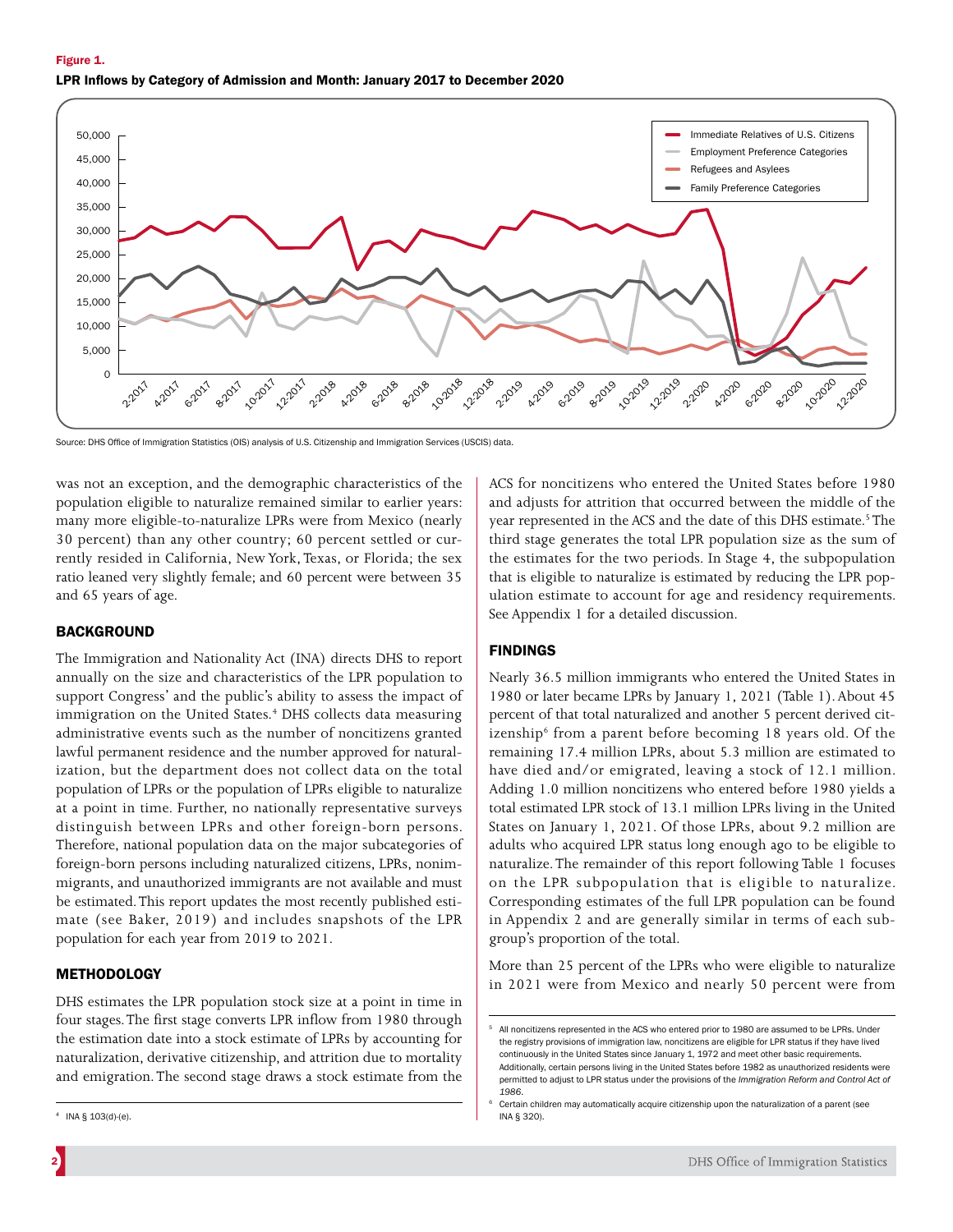North America (Tables 2 and 3).<sup>7</sup> The next leading country of birth was People's Republic of China (China), with 5 percent, followed by the Philippines, Cuba, and the Dominican Republic with 4 percent each. The top 20 countries comprised more than 70 percent of the total LPR population eligible to naturalize. Overall, the population eligible to naturalize increased by 2 percent from 2019 to 2021. The largest numeric increases from 2019 to 2021 were for Cuba and China, both of which increased by about 50,000.

 $7$  The North America group includes Mexico, Canada, Central America, and the Caribbean.

### Table 1.

## Components of the Population Estimate: January 2019 to January 2021

|                               |                                                                                                                                                                                                              | <b>Estimate Date</b>                                         |                                                              |                                                              |  |
|-------------------------------|--------------------------------------------------------------------------------------------------------------------------------------------------------------------------------------------------------------|--------------------------------------------------------------|--------------------------------------------------------------|--------------------------------------------------------------|--|
|                               |                                                                                                                                                                                                              | Jan. 2019                                                    | <b>Jan. 2020</b>                                             | Jan. 2021                                                    |  |
|                               | <b>POPULATION 1:</b>                                                                                                                                                                                         |                                                              |                                                              |                                                              |  |
|                               | Stock of LPRs who entered in 1980+ and were admitted before the estimate date                                                                                                                                |                                                              |                                                              |                                                              |  |
| ÷<br>$\overline{\phantom{m}}$ | LPRs entered and admitted from<br>1980 through the estimate date<br>Naturalized by the estimate date<br>Derived citizenship by the                                                                           | 34,860,000<br>15,830,000                                     | 35,890,000<br>16,680,000                                     | 36,470,000<br>17,210,000                                     |  |
|                               |                                                                                                                                                                                                              | 1,740,000                                                    | 1,790,000                                                    | 1,840,000                                                    |  |
| $=$                           | Non-naturalized/derivative subtotal                                                                                                                                                                          | 17.290.000                                                   | 17.410.000                                                   | 17,420,000                                                   |  |
| $\overline{\phantom{m}}$      |                                                                                                                                                                                                              | 1,340,000                                                    | 1,420,000                                                    | 1,510,000                                                    |  |
| L,                            | Emigration                                                                                                                                                                                                   | 3,580,000                                                    | 3,660,000                                                    | 3,790,000                                                    |  |
| $=$                           | Subtotal (stock of LPRs entered<br>and admitted in 1980+)                                                                                                                                                    | 12,360,000                                                   | 12,330,000                                                   | 12,120,000                                                   |  |
|                               | <b>POPULATION 2:</b><br>Stock of LPRs admitted before 1980                                                                                                                                                   |                                                              |                                                              |                                                              |  |
| $\overline{\phantom{m}}$      | Jul. 1 stock of LPRs admitted<br>Emigration and mortality from                                                                                                                                               | 1,110,000                                                    | 1,040,000                                                    | 1,040,000                                                    |  |
|                               | Jul. 1 to Jan. 1                                                                                                                                                                                             | 20,000                                                       | 20,000                                                       | 50,000                                                       |  |
| $=$                           | Subtotal (stock of LPRs admitted<br>before $1980)$                                                                                                                                                           | 1,100,000                                                    | 1,020,000                                                    | 990,000                                                      |  |
|                               | <b>POPULATION 3:</b><br>Stock of LPRs eligible to naturalize                                                                                                                                                 |                                                              |                                                              |                                                              |  |
| $\overline{\phantom{m}}$      | Total LPR stock (non-USC)<br>(Population 1 + Population 2)<br>Ineligible subtotal<br>Ineligible (minor) $\dots\dots\dots\dots\dots$<br>Ineligible (time in status)<br>= Stock of LPRs eligible to naturalize | 13,460,000<br>4,450,000<br>950,000<br>3,500,000<br>9,000,000 | 13,350,000<br>4,410,000<br>920,000<br>3,490,000<br>8,940,000 | 13,110,000<br>3,900,000<br>840,000<br>3,060,000<br>9,210,000 |  |

Notes: Detail may not sum to total due to rounding; for exceptions to the core criteria used to indicate eligibility or lack thereof in this report, see INA § 312-331 and Appendix I.

Source: DHS OIS analysis of USCIS and U.S. Census Bureau data.

# Table 2.

### LPRs Eligible to Naturalize by Country of Birth: January 2019 to January 2021

| <b>Country</b>                                 | 2019      | 2020      | 2021      |
|------------------------------------------------|-----------|-----------|-----------|
| Total                                          | 9,000,000 | 8,940,000 | 9,210,000 |
| $Mexico$                                       | 2,470,000 | 2,420,000 | 2,450,000 |
| China, People's Republic                       | 490,000   | 500,000   | 540,000   |
| Philippines                                    | 360,000   | 360.000   | 370.000   |
|                                                | 340.000   | 360,000   | 390,000   |
| Dominican Republic                             | 330,000   | 340,000   | 360,000   |
|                                                | 300,000   | 290,000   | 310,000   |
| Canada                                         | 240.000   | 240.000   | 230,000   |
| El Salvador                                    | 220,000   | 220,000   | 220,000   |
| United Kingdom                                 | 220,000   | 210.000   | 210,000   |
| Vietnam                                        | 220,000   | 220,000   | 230,000   |
| Korea, South.                                  | 200,000   | 200,000   | 200,000   |
| Haiti                                          | 160,000   | 160,000   | 160,000   |
| Jamaica                                        | 160,000   | 150,000   | 160,000   |
| Colombia                                       | 140,000   | 140,000   | 140,000   |
| Germany                                        | 130,000   | 140,000   | 140,000   |
|                                                | 120,000   | 120,000   | 120,000   |
| Guatemala                                      | 120,000   | 120,000   | 120,000   |
|                                                | 100,000   | 90.000    | 90.000    |
| $Peru, \ldots, \ldots, \ldots, \ldots, \ldots$ | 90,000    | 80,000    | 80,000    |
| Pakistan                                       | 80,000    | 80,000    | 90,000    |
| Unknown                                        | 20,000    | 20,000    | 20,000    |
| Other                                          | 2,500,000 | 2,480,000 | 2,560,000 |

Notes: Detail may not sum to total due to rounding; for exceptions to the core criteria used to indicate eligibility or lack thereof in this report, see INA § 312-331 and Appendix I. Source: DHS OIS analysis of USCIS and U.S. Census Bureau data.

#### Table 3.

# LPRs Eligible to Naturalize by Region of Birth: January 2019 to January 2021

| <b>Region</b>                                    | 2019      | 2020      | 2021      |
|--------------------------------------------------|-----------|-----------|-----------|
| Total                                            | 9,000,000 | 8.940.000 | 9,210,000 |
| Asia $\ldots \ldots \ldots \ldots \ldots \ldots$ | 2,530,000 | 2,530,000 | 2,630,000 |
| $Europe. \ldots \ldots \ldots \ldots \ldots$     | 1,140,000 | 1,110,000 | 1,120,000 |
| North America                                    | 4,280,000 | 4,260,000 | 4.370.000 |
| South America                                    | 540.000   | 530,000   | 550,000   |
| Other and unknown                                | 510.000   | 510.000   | 540,000   |

Notes: Detail may not sum to total due to rounding; for exceptions to the core criteria used to indicate eligibility or lack thereof in this report, see INA § 312-331 and Appendix I. Source: DHS OIS analysis of USCIS and U.S. Census Bureau data.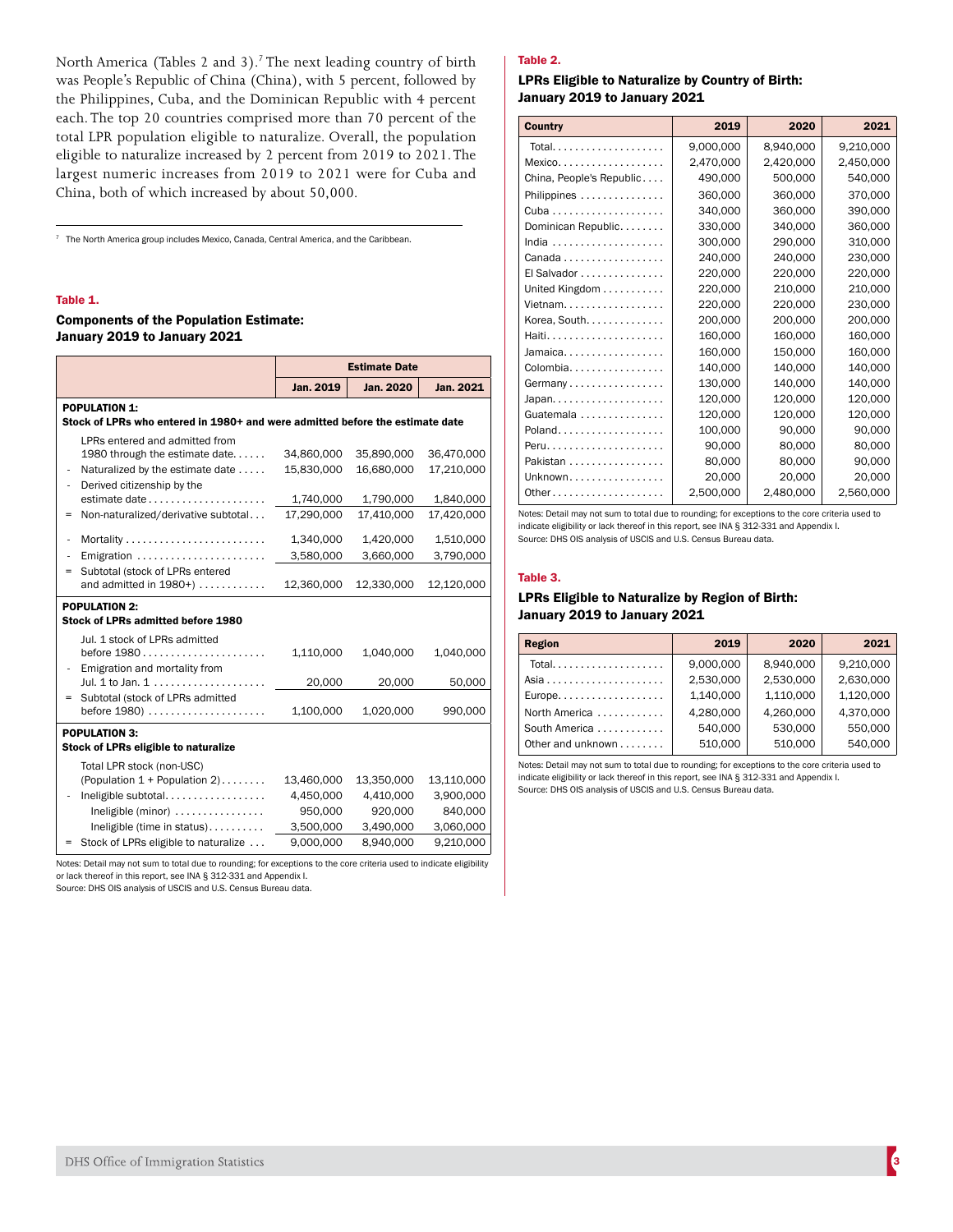Table 4 describes the initial or current state of residence for eligible-to-naturalize LPRs. ACS data on current state of residence are available for LPRs who arrived prior to 1980. For all other LPRs, the only available data are based on LPRs' state of residence at the time they obtained LPR status. Many years have passed in most of these cases, so the accuracy of these state-of-residence data depends on the extent to which in- and out-migration rates vary from state to state. With this caveat, the most common state of residence among LPRs eligible to naturalize in 2021 was California (25 percent), followed by New York, Texas, and Florida (13, 11, and 10 percent, respectively) (Table 4). These top four states comprised nearly 60 percent of the total.

The sex ratio among the population eligible to naturalize leaned slightly female (51 percent) (Table 5). Females outnumber males by a slightly larger margin (an average of 52 percent) among the total LPR population (Table A4), driven by a larger number of female LPR inflows and their lower mortality rate; but female LPRs naturalize at a higher rate and in larger numbers, offsetting some of the difference (Figure 2). The low naturalization rates in 1990- 1992 are driven by low naturalization rates for agricultural workers who were legalized by the Immigration Reform and Control Act of 1986 and obtained green cards in 1990-1992 (Baker, 2010).

The population eligible to naturalize continued to steadily increase its skew toward the older age groups (Table 6).<sup>8</sup> The shares of the population in the two oldest age groups (55-64 and 65+) both increased from about 18 percent in 2015 to 20 percent in 2021, while the shares for the other age groups all declined. These changes in shares are largely explained by the relative sizes of the age groups and people aging in or out, and by younger immigrants' higher tendency to naturalize. In terms of numbers of people, all of the age groups increased in size from 2020 to 2021, except for the youngest, which stayed the same.

## Table 4.

LPRs Eligible to Naturalize by Initial or Current State of Residence: January 2019 to January 2021

| <b>State</b>   | 2019      | 2020      | 2021      |
|----------------|-----------|-----------|-----------|
| Total          | 9,000,000 | 8,940,000 | 9,210,000 |
| California     | 2,290,000 | 2,260,000 | 2,300,000 |
| New York       | 1,100,000 | 1,110,000 | 1,150,000 |
| Texas          | 990,000   | 970,000   | 990,000   |
| Florida        | 860,000   | 870,000   | 900,000   |
|                | 380,000   | 380,000   | 400,000   |
|                | 380,000   | 370,000   | 380,000   |
| Massachusetts  | 210.000   | 210.000   | 210,000   |
| Washington     | 190,000   | 190,000   | 200,000   |
|                | 180,000   | 180,000   | 180,000   |
|                | 180,000   | 180,000   | 180,000   |
|                | 170,000   | 170,000   | 180,000   |
| Pennsylvania   | 160,000   | 160.000   | 170,000   |
| Maryland       | 160,000   | 160.000   | 160.000   |
| Michigan       | 140,000   | 140,000   | 140,000   |
| North Carolina | 110,000   | 110,000   | 120,000   |
|                | 100,000   | 100,000   | 110,000   |
| Connecticut    | 100,000   | 100,000   | 100,000   |
| Nevada         | 100,000   | 100.000   | 100,000   |
| Ohio           | 90.000    | 90.000    | 100.000   |
| Minnesota      | 90,000    | 80,000    | 90,000    |
| Unknown        | 20,000    | 20,000    | 20,000    |
| 0ther          | 1,000,000 | 990,000   | 1,030,000 |

Notes: Detail may not sum to total due to rounding; residency data are based on residency at time of entry for LPRs arriving after 1980 and based on current state of residence as reported in the 2018 Census ACS for LPRs arriving prior to 1980; for exceptions to the core criteria used to indicate eligibility or lack thereof in this report, see INA § 312-331 and Appendix I.

Source: DHS OIS analysis of USCIS and U.S. Census Bureau data.

#### Table 5.

#### LPRs Eligible to Naturalize by Sex: January 2019 to January 2021

| Gender | 2019                   | 2020                   | 2021                   |
|--------|------------------------|------------------------|------------------------|
| Total  | 9,000,000<br>4,600,000 | 8.940.000<br>4.560.000 | 9.210.000<br>4.710.000 |
|        | 4,400,000              | 4.380.000              | 4.500.000              |

Notes: Detail may not sum to total due to rounding; for exceptions to the core criteria used to indicate eligibility or lack thereof in this report, see INA § 312-331 and Appendix I.

Source: DHS OIS analysis of USCIS and U.S. Census Bureau data.

<sup>&</sup>lt;sup>8</sup> See the 2015-2019 edition of this report.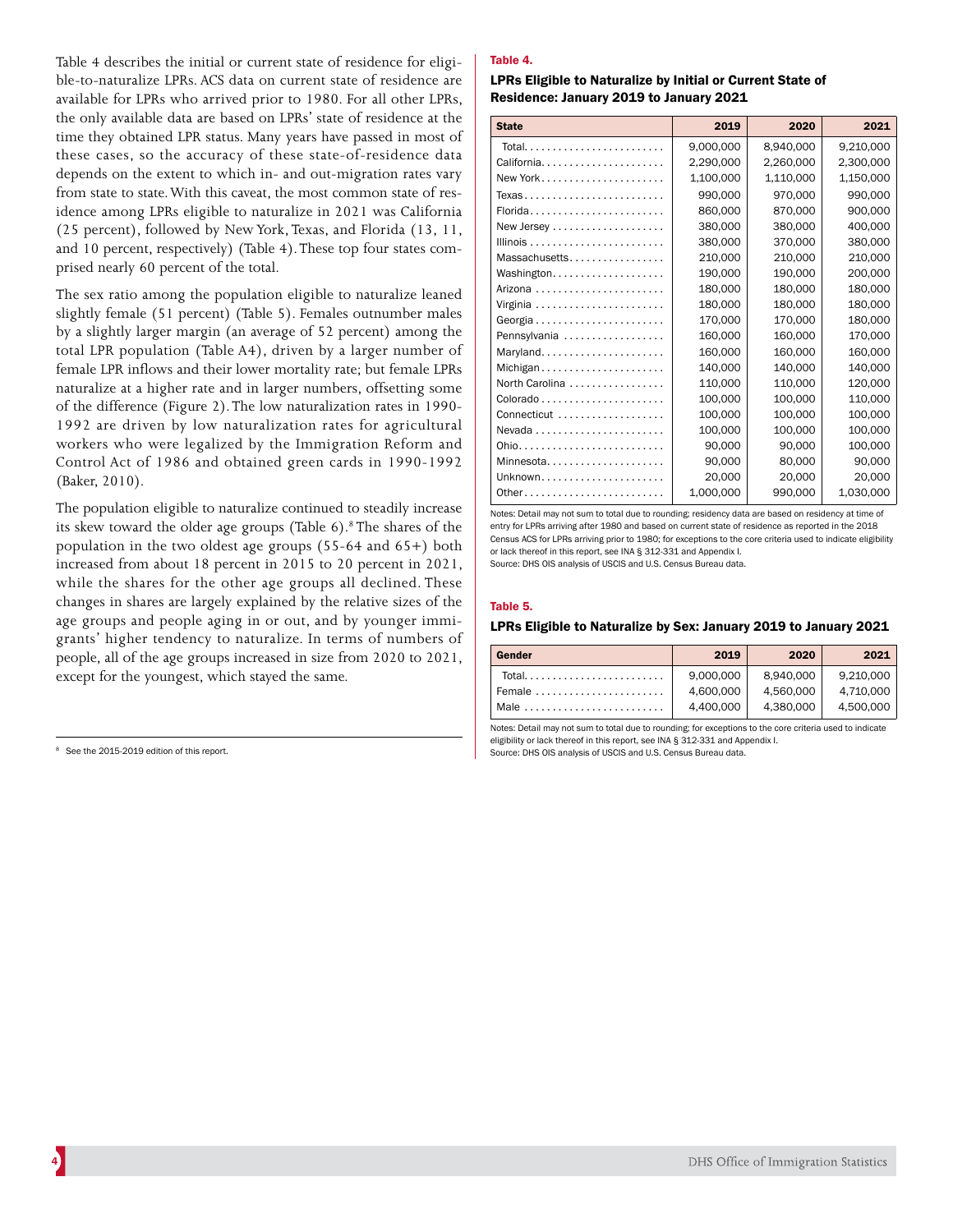



Note: The figure reflects naturalizations up through January 1, 2021 for individuals who acquired LPR status in FY 1973-2020. Source: DHS OIS analysis of USCIS data.

Twenty percent of the LPRs eligible to naturalize in 2021 entered the United States in 2000-2009, almost 30 percent entered in 2010 or later, and 11 percent entered before 1980 (Table 7). The numbers for the more recent entry years will continue to swell as current LPRs enter adulthood and/or satisfy their residency requirements. The number of eligible-to-naturalize pre-1980 entrants will continue to decline, mostly due to mortality instead of emigration or naturalization, because the bulk of those LPRs are well established and so are less likely to emigrate, but are also well past the usual ages for naturalization.

#### Table 6.

## LPRs Eligible to Naturalize by Age Group: January 2019 to January 2021

| Age                                                        | 2019      | 2020      | 2021      |
|------------------------------------------------------------|-----------|-----------|-----------|
| Total                                                      | 9,000,000 | 8.940.000 | 9,210,000 |
| 0-17                                                       |           |           |           |
| $18-24$                                                    | 590,000   | 570,000   | 570,000   |
|                                                            | 1.360.000 | 1.340.000 | 1.380.000 |
| $35 - 44$                                                  | 1,580,000 | 1,570,000 | 1,640,000 |
| $45 - 54$                                                  | 1,960,000 | 1,900,000 | 1,920,000 |
| $55 - 64 \ldots \ldots \ldots \ldots \ldots \ldots \ldots$ | 1,750,000 | 1,760,000 | 1,830,000 |
| $65$ and over $\ldots \ldots \ldots \ldots \ldots$         | 1.760.000 | 1,810,000 | 1,870,000 |

Notes: Detail may not sum to total due to rounding; for exceptions to the core criteria used to indicate eligibility or lack thereof in this report, see INA § 312-331 and Appendix I. Source: DHS OIS analysis of USCIS and U.S. Census Bureau data.

#### Table 7.

# LPRs Eligible to Naturalize by Period of Entry: January 2019 to January 2021

| <b>Period of Entry</b>             | 2019      | 2020      | 2021      |
|------------------------------------|-----------|-----------|-----------|
|                                    | 9,000,000 | 8,940,000 | 9,210,000 |
| $1980$                             | 1,100,000 | 1,020,000 | 990,000   |
| $1980 - 1989 \ldots \ldots \ldots$ | 1,540,000 | 1,480,000 | 1,430,000 |
| $1990 - 1999$                      | 1.930.000 | 1.840.000 | 1,800,000 |
| $2000 - 2009$                      | 2,620,000 | 2,470,000 | 2,400,000 |
| $2010 - 2014$                      | 1,700,000 | 1,830,000 | 1,760,000 |
| $2015 + \ldots$                    | 120.000   | 300,000   | 830,000   |

Notes: Detail may not sum to total due to rounding; the year an individual entered may precede the year in which that individual obtained LPR status; for exceptions to the core criteria used to indicate eligibility or lack thereof in this report, see INA § 312-331 and Appendix I. Source: DHS OIS analysis of USCIS and U.S. Census Bureau data.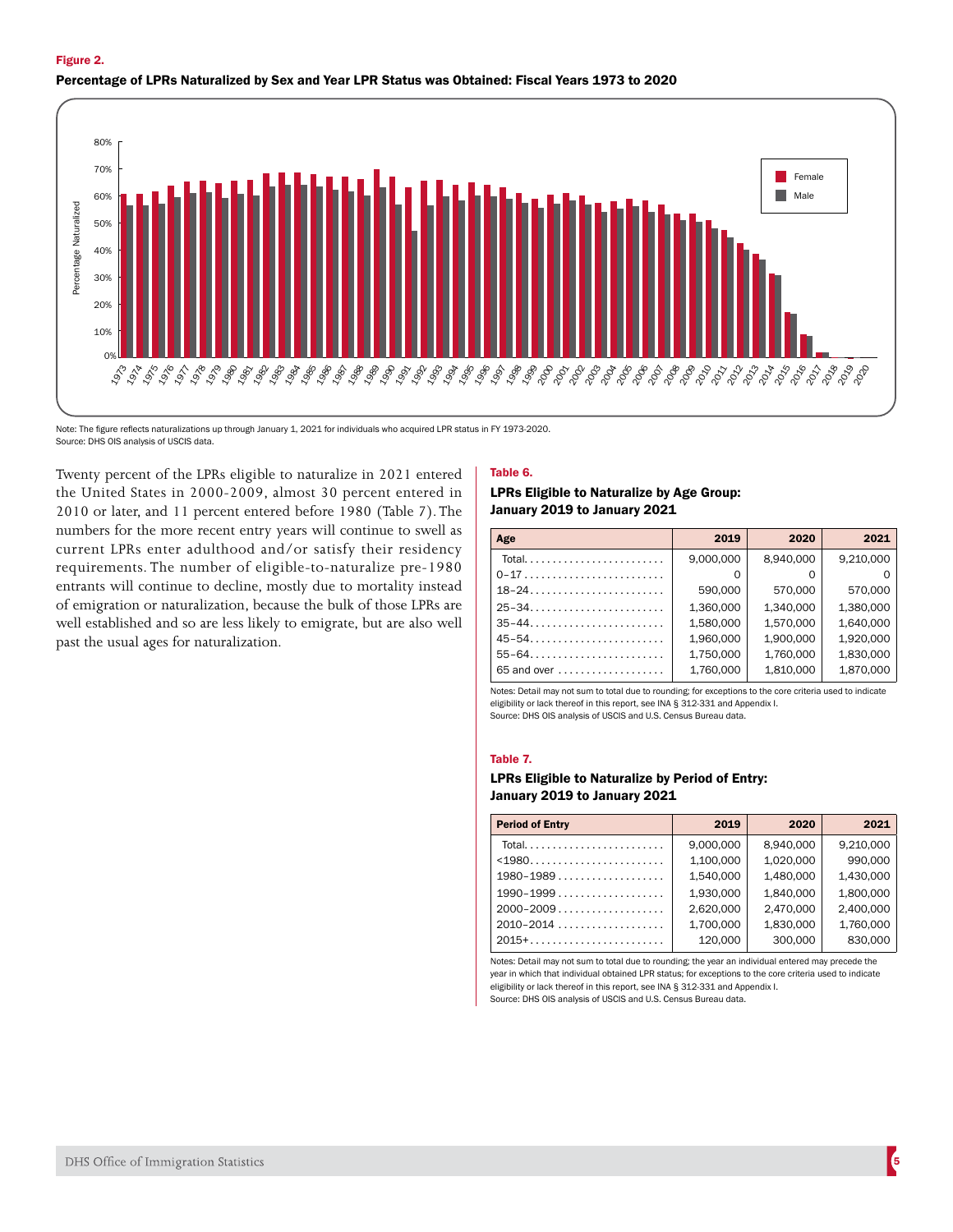## APPENDIX 1: DETAILED METHODOLOGY

*Stage 1: LPRs who entered in 1980 or later.* Stage 1 starts with administrative records of LPR admissions for all persons who obtained LPR status in 1980 or later.<sup>9</sup> That population is then reduced by subtracting out LPRs who entered the United States prior to 1980 and LPRs who naturalized or derived citizenship status from a parent prior to the estimate date.<sup>10</sup> Finally, attrition due to mortality and emigration is estimated based on risk for each LPR in each year from admission through the estimate date, with mortality risk drawn from National Center for Health Statistics (NCHS) life tables by age and sex, and emigration risk drawn from an emigration schedule adapted from U.S. Census Bureau emigration risk research.

*Naturalization.* LPRs who subsequently naturalized are excluded by matching individual LPR and naturalization records by A-number. The data are also adjusted for derivative citizenship.

*Derivative Citizenship.* In most cases, LPRs under 18 years of age automatically acquire U.S. citizenship upon the naturalization of both parents (or of one parent beginning in February 2001). Derivative citizens may choose to apply for a certificate documenting citizenship, but the application is expensive and more affordable alternatives are available, such as a U.S. passport.<sup>11</sup> In the absence of comprehensive administrative data, the numbers of LPRs deriving citizenship in the1980-2000 and post-2000 periods are (conservatively) assumed to be the same as the numbers of certificate applications that were approved during those two periods. Next, LPRs admitted as children in those periods are randomly assigned derivative citizenship status in accordance with the certificate counts. The estimates are likely to be downwardly biased, which means that too few derivative citizens are subtracted from the LPR inflow in Stage 1, but the extent of underestimation is unknown.

*Mortality and Emigration.* Reliable, direct measurements of LPR mortality and emigration do not exist, so attrition due to mortality and emigration is estimated for each year from admission through the estimate date. LPRs are survived using NCHS mortality rates from 1999-2001 decennial life tables by age and sex (see Arias et al, 2008).12 Emigration is estimated using a schedule based on research on emigration of the foreign-born population by the U.S. Census Bureau (see Ahmed and Robinson, 1994), adapted into a schedule for use with the LPR population (see Warren,  $2003$ ).<sup>13</sup> Warren's schedule assumes an emigration rate of 3.258 percent in the first year and decreases each subsequent year's rate by 5 percent. In addition, LPRs initially admitted as refugees and asylees, having escaped persecution in their previous home countries, are

<sup>9</sup> All noncitizens who entered prior to 1980 are assumed to be LPRs; see footnote #5.

assumed to emigrate at a rate of zero percent.<sup>14</sup>

*Stage 2: LPRs who entered before 1980.* Stage 2 starts with the previous year's ACS Public Use Microdata Sample data on noncitizens and naturalized citizens who entered before 1980. The ACS benchmark of July 1 is shifted forward to the estimate date by applying a halfyear of mortality and emigration risk.<sup>15</sup> Mortality and emigration are calculated using the same schedules as in Stage 1, but with risk zeroed out for all years prior to the ACS estimate year.

*Stage 3: Full LPR population*. The total LPR population is the sum of the Stage 1 population of LPRs who entered in 1980 or later and the Stage 2 population of LPRs who entered before 1980.

*Stage 4: LPR Subpopulation Eligible to Naturalize.* LPRs generally become eligible to naturalize after turning 18 years old and meeting U.S. residency and other requirements.The population eligible to naturalize is estimated by first filtering the LPR population to those 18 years of age and older, and then filtering to those who have met the residency requirements based on class and year of admission.

Most LPRs are required to meet a 5-year residency requirement after obtaining LPR status, but persons adjusting as spouses of U.S. citizens generally are only subject to a 3-year requirement, and the 5-year clock starts earlier for persons adjusting to LPR status under certain other classes of admission. For asylees adjusting to LPR status, the date of LPR admission is rolled back to one year prior to the date on which the LPR application was approved, so asylees are assumed to be eligible to naturalize after 4 years as an LPR. For immigrants adjusting to LPR status as refugees, Lautenberg parolees, or through cancellation of removal, the date of LPR admission is rolled back to the date of arrival in the United States as a refugee, the date of parole, and the date of cancellation of removal. It is assumed that 2 years elapse between the earlier dates and the date of approval of the application for permanent residence so that these LPRs are eligible to naturalize approximately 3 years after obtaining LPR status.16

<sup>10</sup> Some persons who became LPRs in 1980 or later entered the United States under a different status before 1980.

<sup>&</sup>lt;sup>11</sup> The Form N-600 Application for Certificate of Citizenship currently carries a filing fee of \$1,170, though some individuals may qualify for a fee waiver (application Form I-912 Request for a Fee Waiver). Alternatively, a U.S. passport card and/or book can be obtained for a child for \$50 to \$65, depending on the age of the child. Note, a Certificate of Citizenship does not expire, whereas a U.S. passport card and/or book does expire.

<sup>&</sup>lt;sup>12</sup> This method may overestimate mortality because immigration favors younger, healthier people, and because older or less healthy immigrants may be more likely to emigrate than members of the native-born population.

<sup>&</sup>lt;sup>13</sup> Attrition due to emigration must be estimated because reliable, direct measurements of LPR emigration do not exist.

<sup>&</sup>lt;sup>14</sup> See Baker 2021 on limitations of this approach.

<sup>&</sup>lt;sup>15</sup> The January 2021 estimate was prepared prior to the release of the 2020 ACS, so the Stage 2 part of the estimate came from the 2019 ACS with 1.5 years of attrition due to mortality and emigration in order to shift the benchmark from July 2019 to January 2021.

<sup>&</sup>lt;sup>16</sup> Several other exceptions to the 5-year residency requirement exist, most of which affect small numbers of immigrants. For example, under certain circumstances (e.g., military service in time of hostilities), certain noncitizens may be permitted to naturalize without first becoming an LPR, and some categories (e.g., INA § 319(b)) do not require prior residence or a specified period of physical presence in the United States. Other LPRs, such as those not found to be of good moral character, may not be eligible to naturalize regardless of length of residency (see INA Title III for details).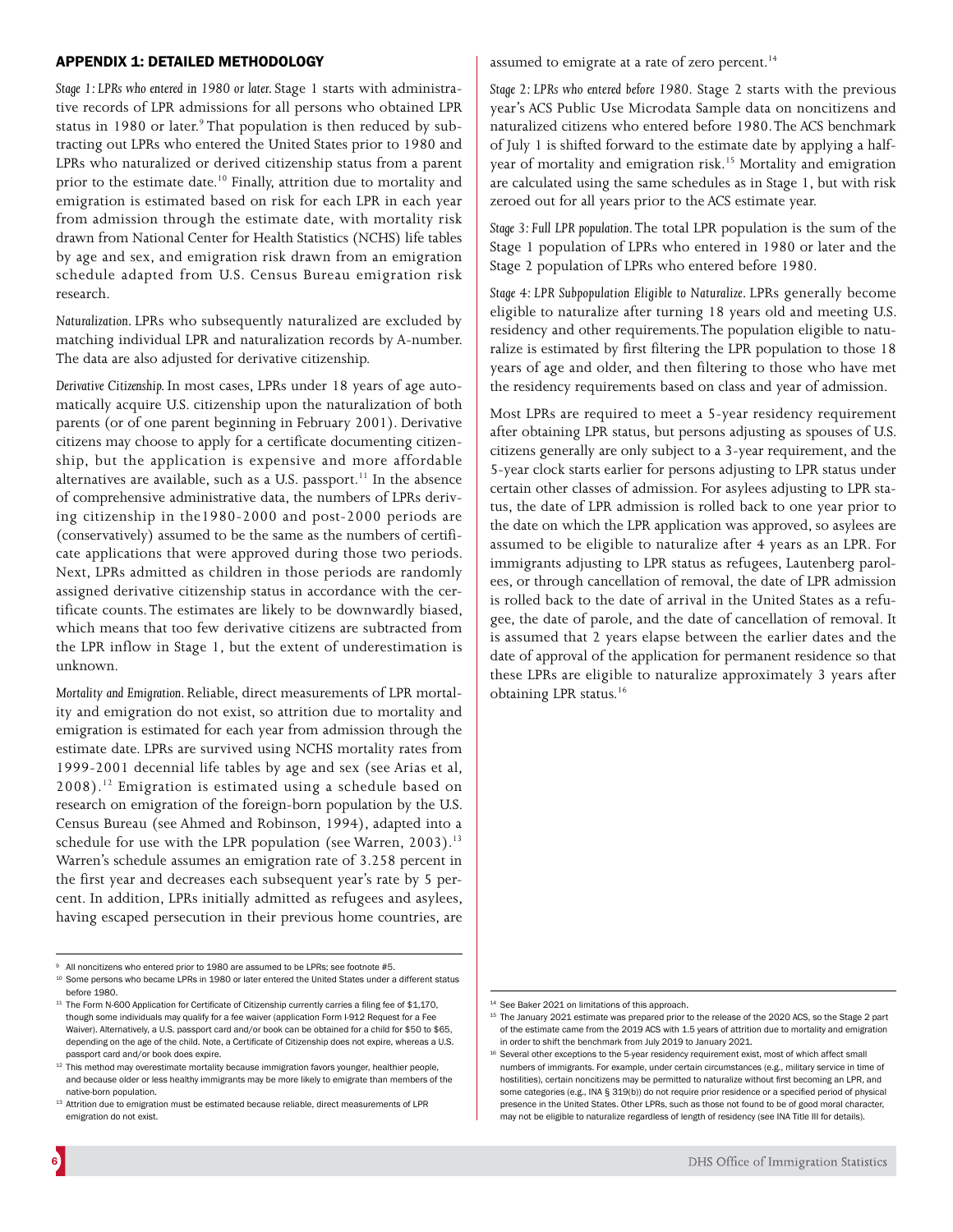# APPENDIX 2: TOTAL LPR POPULATION ESTIMATES FOR JANUARY 2019 TO JANUARY 2021

#### Table A1.

LPRs by Country of Birth: January 2019 to January 2021

| <b>Country</b>           | 2019       | 2020       | 2021       |
|--------------------------|------------|------------|------------|
|                          | 13,460,000 | 13,350,000 | 13,110,000 |
| $Mexico$                 | 3,100,000  | 3,060,000  | 3,010,000  |
| China, People's Republic | 820,000    | 830,000    | 820,000    |
| Dominican Republic.      | 560,000    | 570,000    | 560,000    |
|                          | 580.000    | 550.000    | 550.000    |
|                          | 570,000    | 560,000    | 540,000    |
|                          | 560,000    | 550,000    | 530,000    |
| Vietnam                  | 370.000    | 380,000    | 370.000    |
| El Salvador              | 320,000    | 320,000    | 320,000    |
| Korea, South.            | 290.000    | 280.000    | 280.000    |
|                          | 290,000    | 280,000    | 280,000    |
| United Kingdom           | 270,000    | 260,000    | 250,000    |
| Haiti                    | 240.000    | 240.000    | 240,000    |
| Jamaica                  | 240,000    | 230,000    | 230,000    |
| Colombia                 | 210.000    | 210.000    | 200.000    |
| Guatemala                | 180.000    | 180.000    | 180.000    |
| Germany                  | 150,000    | 160,000    | 150,000    |
| Pakistan                 | 150.000    | 150.000    | 150.000    |
|                          | 140,000    | 140,000    | 140,000    |
| Brazil                   | 120.000    | 130.000    | 130.000    |
| Ecuador                  | 120.000    | 120,000    | 120,000    |
| Unknown                  | 30,000     | 20,000     | 20,000     |
| Other                    | 4,160,000  | 4,130,000  | 4,050,000  |

Note: Detail may not sum to total due to rounding.

Source: DHS OIS analysis of USCIS and U.S. Census Bureau data.

#### Table A2.

## LPRs by Region of Birth: January 2019 to January 2021

| <b>Region</b>                                       | 2019       | 2020       | 2021       |
|-----------------------------------------------------|------------|------------|------------|
| Total                                               | 13.460.000 | 13.350.000 | 13,110,000 |
|                                                     | 4,300,000  | 4,240,000  | 4,160,000  |
| $Europe. \ldots \ldots \ldots \ldots \ldots \ldots$ | 1,490,000  | 1,470,000  | 1,440,000  |
| North America                                       | 5,830,000  | 5,800,000  | 5,690,000  |
| South America                                       | 840,000    | 850,000    | 850,000    |
| Other and unknown                                   | 980,000    | 990,000    | 970,000    |

Note: Detail may not sum to total due to rounding.

Source: DHS OIS analysis of USCIS and U.S. Census Bureau data.

# Table A3.

### LPRs by Initial or Current State of Residence: January 2019 to January 2021

| <b>State</b>                                                | 2019       | 2020       | 2021       |
|-------------------------------------------------------------|------------|------------|------------|
| Total                                                       | 13,460,000 | 13,350,000 | 13,110,000 |
| California                                                  | 3,140,000  | 3,100,000  | 3,040,000  |
| New York                                                    | 1,680,000  | 1,680,000  | 1,640,000  |
| Texas                                                       | 1.410.000  | 1,400,000  | 1.380.000  |
| Florida                                                     | 1,340,000  | 1,330,000  | 1,300,000  |
|                                                             | 600,000    | 600,000    | 590,000    |
| Illinois $\ldots \ldots \ldots \ldots \ldots \ldots \ldots$ | 540,000    | 530,000    | 520,000    |
| Massachusetts                                               | 350,000    | 340,000    | 340,000    |
| Washington                                                  | 290,000    | 300,000    | 300,000    |
|                                                             | 300,000    | 290,000    | 290,000    |
|                                                             | 280,000    | 280,000    | 270,000    |
| Pennsylvania                                                | 270,000    | 270,000    | 270,000    |
| Maryland                                                    | 260,000    | 260,000    | 250,000    |
|                                                             | 260,000    | 260,000    | 250,000    |
| Michigan                                                    | 220,000    | 210.000    | 210,000    |
| North Carolina                                              | 190,000    | 190,000    | 190,000    |
|                                                             | 160,000    | 160,000    | 160,000    |
|                                                             | 160,000    | 160,000    | 160,000    |
| Connecticut                                                 | 150,000    | 150.000    | 140,000    |
| Minnesota                                                   | 150,000    | 150,000    | 140,000    |
| $N$ evada                                                   | 140,000    | 140,000    | 140,000    |
| Unknown                                                     | 20,000     | 20,000     | 20,000     |
| Other                                                       | 1,540,000  | 1,530,000  | 1,510,000  |

Notes: Detail may not sum to total due to rounding. State was unavailable for some LPRs admitted in 2018 in the previous edition of this report (affecting the Jan. 2019 estimate) and are updated here. Source: DHS OIS analysis of USCIS and U.S. Census Bureau data.

#### Table A4.

## LPRs by Sex: January 2019 to January 2021

| Gender                                             | 2019       | 2020       | 2021       |
|----------------------------------------------------|------------|------------|------------|
|                                                    | 13.460.000 | 13.350.000 | 13.110.000 |
| Female $\ldots \ldots \ldots \ldots \ldots \ldots$ | 7.000.000  | 6.940.000  | 6,810,000  |
|                                                    | 6.450.000  | 6.410.000  | 6.300.000  |

Note: Detail may not sum to total due to rounding.

Source: DHS OIS analysis of USCIS and U.S. Census Bureau data.

#### Table A5.

# LPRs by Age Group: January 2019 to January 2021

| Age                                                        | 2019       | 2020       | 2021       |
|------------------------------------------------------------|------------|------------|------------|
| Total                                                      | 13,460,000 | 13,350,000 | 13,110,000 |
| $0-17$                                                     | 900,000    | 880,000    | 800,000    |
| $18 - 24$                                                  | 1,060,000  | 1,030,000  | 960,000    |
| $25 - 34$                                                  | 2,260,000  | 2.220.000  | 2,130,000  |
| $35 - 44$                                                  | 2.440.000  | 2.420.000  | 2,400,000  |
| $45 - 54$                                                  | 2,570,000  | 2,520,000  | 2,470,000  |
| $55 - 64 \ldots \ldots \ldots \ldots \ldots \ldots \ldots$ | 2,160,000  | 2,160,000  | 2,190,000  |
| 65 and over                                                | 2.070.000  | 2,130,000  | 2,160,000  |

Note: Detail may not sum to total due to rounding.

Source: DHS OIS analysis of USCIS and U.S. Census Bureau data.